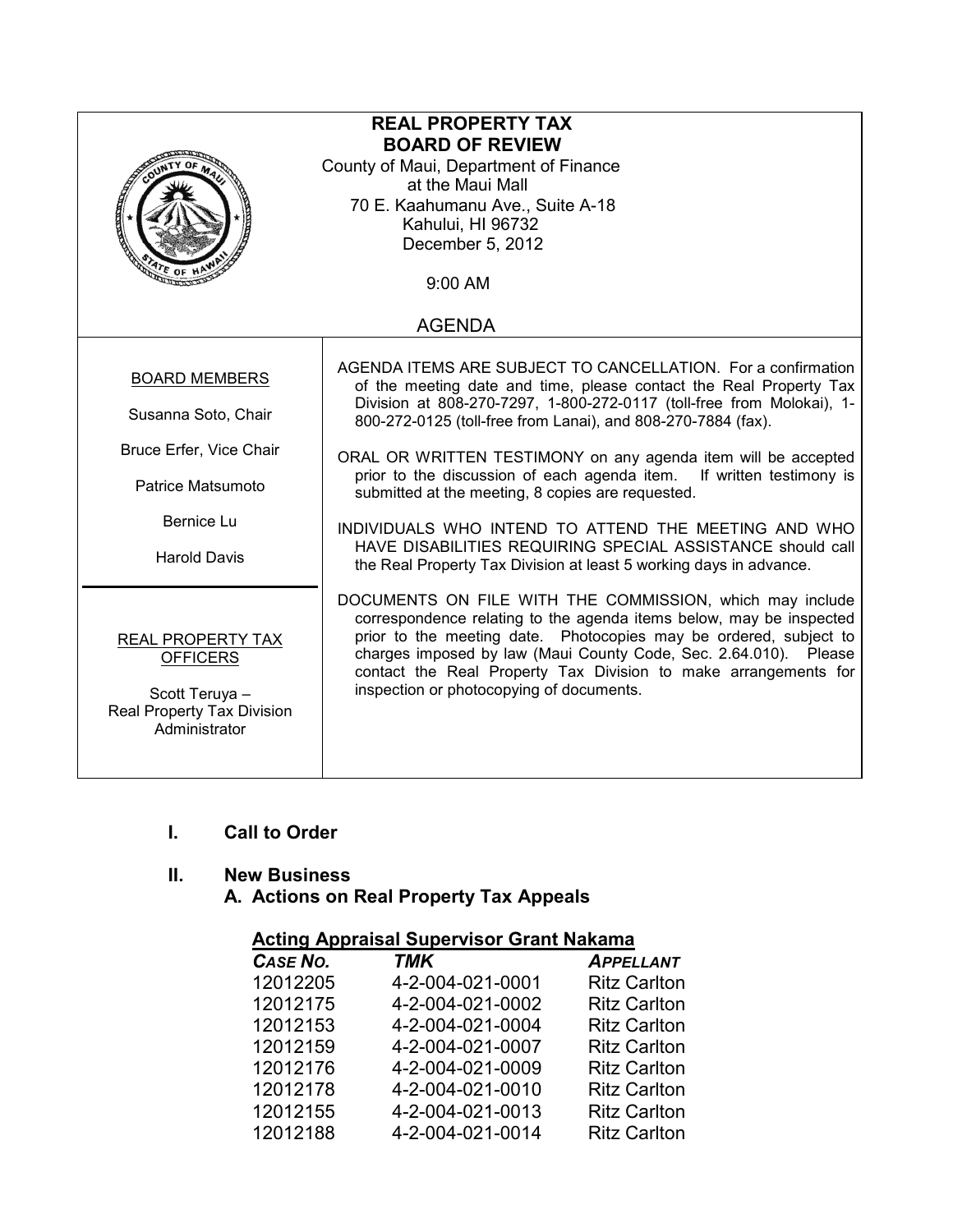# Acting Appraisal Supervisor Grant Nakama (cont'd)

| יישי     |                  |                     |
|----------|------------------|---------------------|
| 12012135 | 4-2-004-021-0015 | <b>Ritz Carlton</b> |
| 12012144 | 4-2-004-021-0016 | <b>Ritz Carlton</b> |
| 12012191 | 4-2-004-021-0018 | <b>Ritz Carlton</b> |
| 12012126 | 4-2-004-021-0019 | <b>Ritz Carlton</b> |
| 12012168 | 4-2-004-021-0020 | <b>Ritz Carlton</b> |
| 12012185 | 4-2-004-021-0021 | <b>Ritz Carlton</b> |
| 12012138 | 4-2-004-021-0023 | <b>Ritz Carlton</b> |
| 12012163 | 4-2-004-021-0024 | <b>Ritz Carlton</b> |
| 12012192 | 4-2-004-021-0026 | <b>Ritz Carlton</b> |
| 12012193 | 4-2-004-021-0027 | <b>Ritz Carlton</b> |
| 12012165 | 4-2-004-021-0029 | <b>Ritz Carlton</b> |
| 12012194 | 4-2-004-021-0030 | <b>Ritz Carlton</b> |
|          |                  |                     |
| 12012207 | 4-2-004-021-0031 | <b>Ritz Carlton</b> |
| 12012180 | 4-2-004-021-0032 | <b>Ritz Carlton</b> |
| 12012132 | 4-2-004-021-0035 | <b>Ritz Carlton</b> |
| 12012196 | 4-2-004-021-0036 | <b>Ritz Carlton</b> |
| 12012198 | 4-2-004-021-0037 | <b>Ritz Carlton</b> |
| 12012199 | 4-2-004-021-0038 | <b>Ritz Carlton</b> |
| 12012137 | 4-2-004-021-0039 | <b>Ritz Carlton</b> |
| 12012150 | 4-2-004-021-0040 | <b>Ritz Carlton</b> |
| 12012160 | 4-2-004-021-0041 | <b>Ritz Carlton</b> |
| 12012169 | 4-2-004-021-0042 | <b>Ritz Carlton</b> |
| 12012172 | 4-2-004-021-0044 | <b>Ritz Carlton</b> |
| 12012201 | 4-2-004-021-0045 | <b>Ritz Carlton</b> |
| 12012182 | 4-2-004-021-0047 | <b>Ritz Carlton</b> |
| 12012130 | 4-2-004-021-0048 | <b>Ritz Carlton</b> |
| 12012189 | 4-2-004-021-0049 | <b>Ritz Carlton</b> |
| 12012202 | 4-2-004-021-0050 | <b>Ritz Carlton</b> |
| 12012148 | 4-2-004-021-0051 | <b>Ritz Carlton</b> |
| 12012171 |                  | <b>Ritz Carlton</b> |
|          | 4-2-004-021-0052 |                     |
| 12012164 | 4-2-004-021-0054 | <b>Ritz Carlton</b> |
| 12012170 | 4-2-004-021-0055 | <b>Ritz Carlton</b> |
| 12012128 | 4-2-004-021-0056 | <b>Ritz Carlton</b> |
| 12012134 | 4-2-004-021-0058 | <b>Ritz Carlton</b> |
| 12012152 | 4-2-004-021-0059 | <b>Ritz Carlton</b> |
| 12012206 | 4-2-004-021-0060 | <b>Ritz Carlton</b> |
| 12012133 | 4-2-004-021-0065 | <b>Ritz Carlton</b> |
| 12012208 | 4-2-004-021-0066 | <b>Ritz Carlton</b> |
| 12012195 | 4-2-004-021-0067 | <b>Ritz Carlton</b> |
| 12012174 | 4-2-004-021-0068 | <b>Ritz Carlton</b> |
| 12012197 | 4-2-004-021-0070 | <b>Ritz Carlton</b> |
| 12012149 | 4-2-004-021-0073 | <b>Ritz Carlton</b> |
| 12012204 | 4-2-004-021-0074 | <b>Ritz Carlton</b> |
| 12012187 | 4-2-004-021-0076 | <b>Ritz Carlton</b> |
| 12012200 | 4-2-004-021-0077 | <b>Ritz Carlton</b> |
|          |                  |                     |